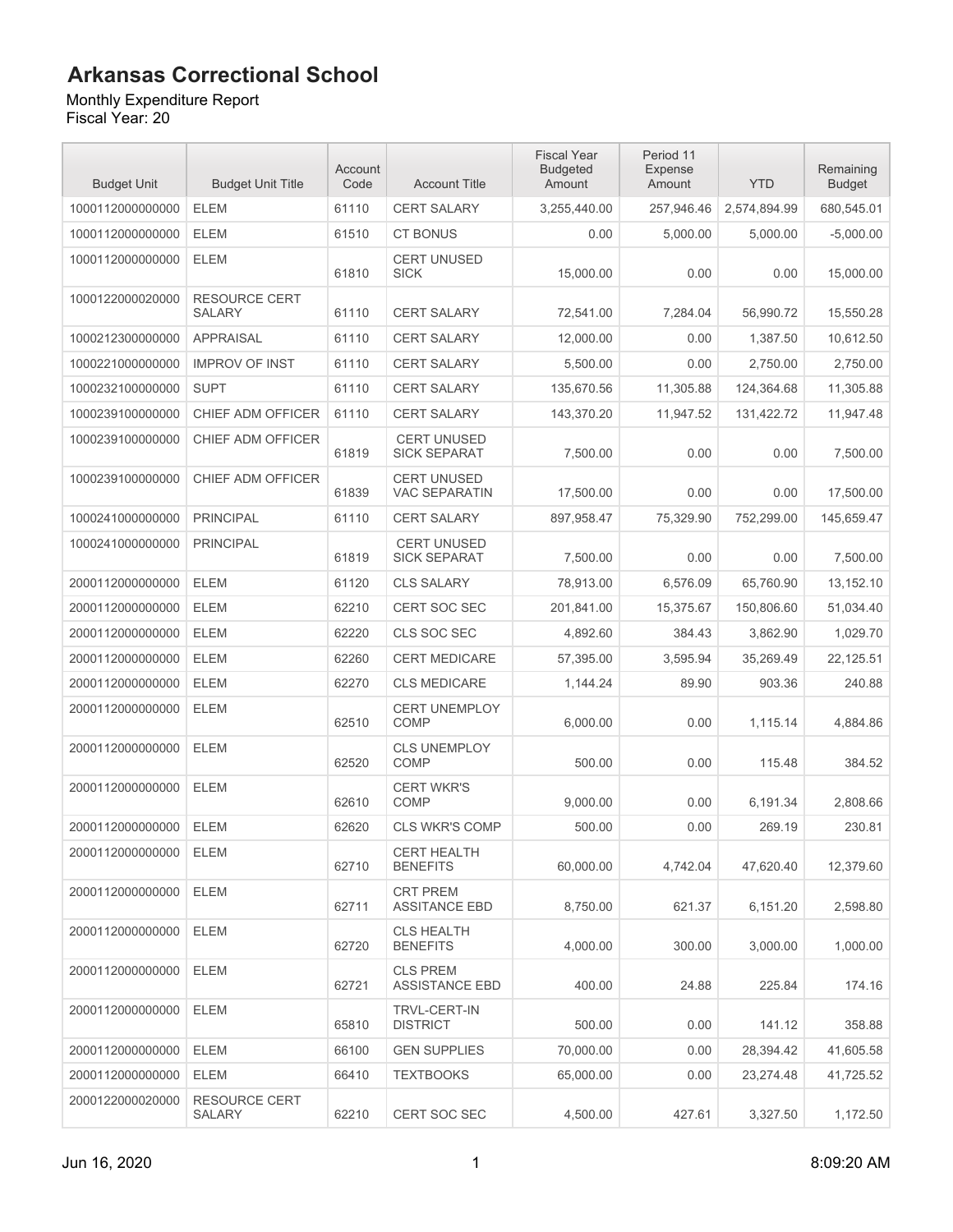#### Monthly Expenditure Report

| <b>Budget Unit</b> | <b>Budget Unit Title</b>              | Account<br>Code | <b>Account Title</b>                    | <b>Fiscal Year</b><br><b>Budgeted</b><br>Amount | Period 11<br>Expense<br>Amount | <b>YTD</b> | Remaining<br><b>Budget</b> |
|--------------------|---------------------------------------|-----------------|-----------------------------------------|-------------------------------------------------|--------------------------------|------------|----------------------------|
| 2000122000020000   | RESOURCE CERT<br><b>SALARY</b>        | 62260           | <b>CERT MEDICARE</b>                    | 1.055.00                                        | 100.01                         | 778.22     | 276.78                     |
| 2000122000020000   | <b>RESOURCE CERT</b><br><b>SALARY</b> | 62510           | <b>CERT UNEMPLOY</b><br><b>COMP</b>     | 400.00                                          | 0.00                           | 0.00       | 400.00                     |
| 2000122000020000   | <b>RESOURCE CERT</b><br><b>SALARY</b> | 62610           | <b>CERT WKR'S</b><br><b>COMP</b>        | 300.00                                          | 0.00                           | 89.73      | 210.27                     |
| 2000122000020000   | <b>RESOURCE CERT</b><br><b>SALARY</b> | 62710           | <b>CERT HEALTH</b><br><b>BENEFITS</b>   | 2,000.00                                        | 150.00                         | 1,100.00   | 900.00                     |
| 2000122000020000   | <b>RESOURCE CERT</b><br><b>SALARY</b> | 62711           | <b>CRT PREM</b><br><b>ASSITANCE EBD</b> | 500.00                                          | 8.61                           | 60.58      | 439.42                     |
| 2000122000020000   | <b>RESOURCE CERT</b><br><b>SALARY</b> | 63230           | PROF-ED-<br><b>CONSULTING</b>           | 4,000.00                                        | 0.00                           | 0.00       | 4,000.00                   |
| 2000122000020000   | <b>RESOURCE CERT</b><br><b>SALARY</b> | 65810           | <b>TRVL-CERT-IN</b><br><b>DISTRICT</b>  | 300.00                                          | 0.00                           | 0.00       | 300.00                     |
| 2000122000020000   | <b>RESOURCE CERT</b><br><b>SALARY</b> | 66100           | <b>GEN SUPPLIES</b>                     | 1,000.00                                        | 0.00                           | 0.00       | 1,000.00                   |
| 2000122000020000   | <b>RESOURCE CERT</b><br><b>SALARY</b> | 66510           | <b>SOFTWARE</b><br><b>SUPPLIES</b>      | 1,000.00                                        | 0.00                           | 0.00       | 1,000.00                   |
| 2000212300000000   | <b>APPRAISAL</b>                      | 61120           | <b>CLS SALARY</b>                       | 10,000.00                                       | 0.00                           | 2,400.00   | 7,600.00                   |
| 2000212300000000   | <b>APPRAISAL</b>                      | 62210           | <b>CERT SOC SEC</b>                     | 800.00                                          | 0.00                           | 86.04      | 713.96                     |
| 2000212300000000   | <b>APPRAISAL</b>                      | 62220           | CLS SOC SEC                             | 650.00                                          | 0.00                           | 148.81     | 501.19                     |
| 2000212300000000   | <b>APPRAISAL</b>                      | 62260           | <b>CERT MEDICARE</b>                    | 200.00                                          | 0.00                           | 20.13      | 179.87                     |
| 2000212300000000   | <b>APPRAISAL</b>                      | 62270           | <b>CLS MEDICARE</b>                     | 200.00                                          | 0.00                           | 34.80      | 165.20                     |
| 2000212300000000   | <b>APPRAISAL</b>                      | 62510           | <b>CERT UNEMPLOY</b><br>COMP            | 120.00                                          | 0.00                           | 27.76      | 92.24                      |
| 2000212300000000   | <b>APPRAISAL</b>                      | 62520           | <b>CLS UNEMPLOY</b><br><b>COMP</b>      | 120.00                                          | 0.00                           | 0.00       | 120.00                     |
| 2000212300000000   | <b>APPRAISAL</b>                      | 62610           | <b>CERT WKR'S</b><br><b>COMP</b>        | 250.00                                          | 0.00                           | 44.87      | 205.13                     |
| 2000212300000000   | <b>APPRAISAL</b>                      | 62620           | <b>CLS WKR'S COMP</b>                   | 250.00                                          | 0.00                           | 89.73      | 160.27                     |
| 2000212300000000   | <b>APPRAISAL</b>                      | 63210           | <b>INSTRUCT SVS</b><br>PROF & TECH      | 175,000.00                                      | 0.00                           | 102,966.00 | 72,034.00                  |
| 2000212300000000   | <b>APPRAISAL</b>                      | 66100           | <b>GEN SUPPLIES</b>                     | 100,000.00                                      | 0.00                           | 24,520.00  | 75,480.00                  |
| 2000221000000000   | <b>IMPR OF</b><br><b>INSTRUCTION</b>  | 62210           | CERT SOC SEC                            | 400.00                                          | 0.00                           | 170.50     | 229.50                     |
| 2000221000000000   | <b>IMPR OF</b><br><b>INSTRUCTION</b>  | 62260           | <b>CERT MEDICARE</b>                    | 200.00                                          | 0.00                           | 39.93      | 160.07                     |
| 2000221300000000   | <b>INSTR STAFF TRNG</b>               | 63310           | <b>INSTR STAFF</b><br><b>TRNG CERT</b>  | 40,000.00                                       | 0.00                           | 10,827.12  | 29,172.88                  |
| 2000221300000000   | <b>INSTR STAFF TRNG</b>               | 63320           | <b>CLASSIFIED</b>                       | 3.000.00                                        | 370.00                         | 745.00     | 2,255.00                   |
| 2000221300000000   | <b>INSTR STAFF TRNG</b>               | 65810           | TRVL-CERT-IN<br><b>DISTRICT</b>         | 1,000.00                                        | 0.00                           | 1,981.74   | $-981.74$                  |
| 2000221300000000   | <b>INSTR STAFF TRNG</b>               | 65850           | TRVL CERT OUT<br><b>STATE</b>           | 0.00                                            | 0.00                           | 3,563.66   | $-3,563.66$                |
| 2000221300000000   | <b>INSTR STAFF TRNG</b>               | 65880           | <b>MEALS</b>                            | 7,000.00                                        | 0.00                           | 1,909.00   | 5,091.00                   |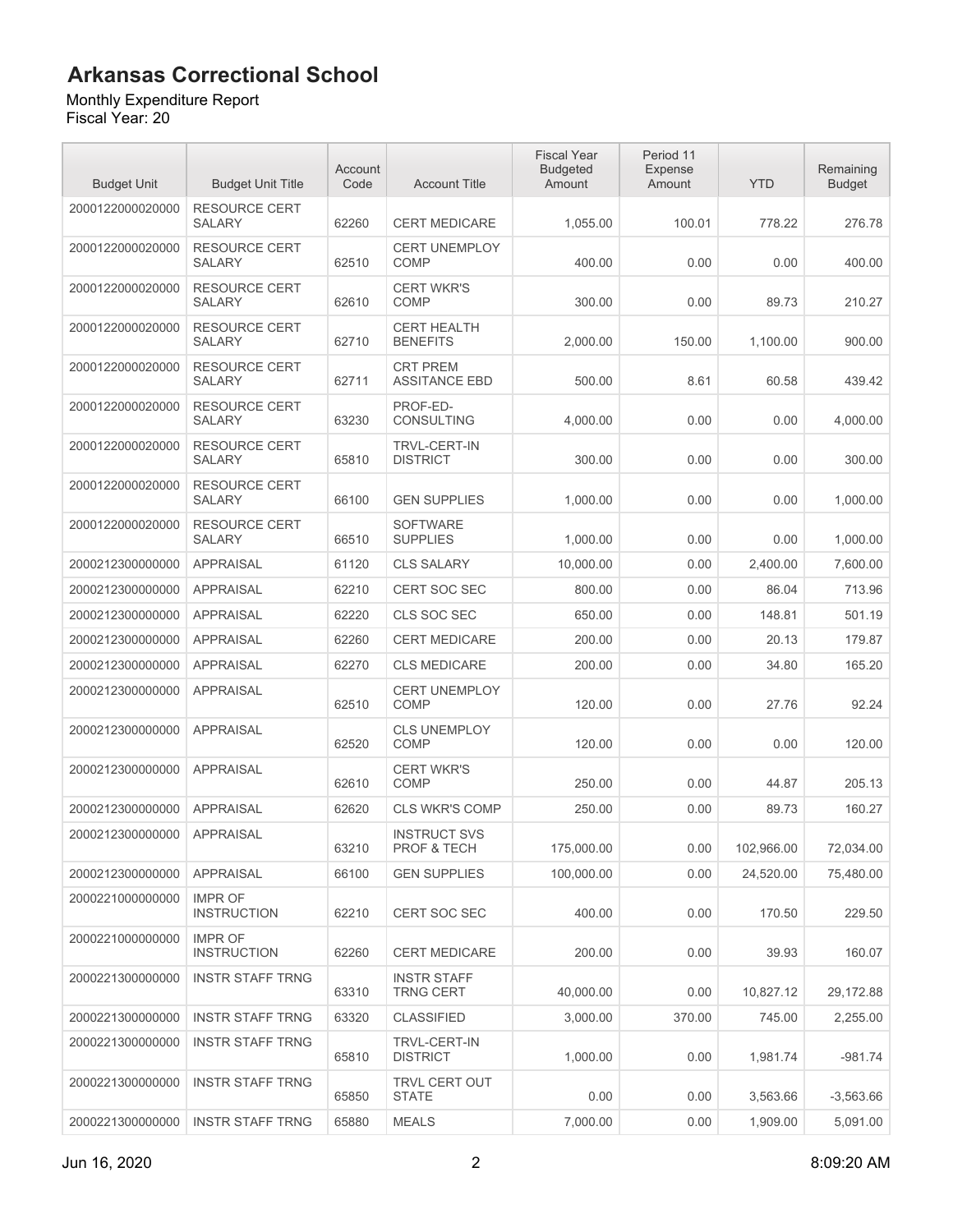#### Monthly Expenditure Report

| <b>Budget Unit</b> | <b>Budget Unit Title</b> | Account<br>Code | <b>Account Title</b>                         | <b>Fiscal Year</b><br><b>Budgeted</b><br>Amount | Period 11<br>Expense<br>Amount | <b>YTD</b> | Remaining<br><b>Budget</b> |
|--------------------|--------------------------|-----------------|----------------------------------------------|-------------------------------------------------|--------------------------------|------------|----------------------------|
| 2000221300000000   | <b>INSTR STAFF TRNG</b>  | 65890           | <b>LODGING</b>                               | 18,000.00                                       | 0.00                           | 11,986.77  | 6,013.23                   |
| 2000223000000000   | <b>INSTR TECHN</b>       | 63550           | <b>SOFTWARE</b><br><b>LICENSE</b>            | 0.00                                            | 0.00                           | 825.01     | $-825.01$                  |
| 2000223000000000   | <b>INSTR TECHN</b>       | 63900           | OTHER PURC<br><b>PROF/TECH SVS</b>           | 45,000.00                                       | 0.00                           | 3,114.00   | 41,886.00                  |
| 2000223000000000   | <b>INSTR TECHN</b>       | 64320           | <b>TECH REPAIRS &amp;</b><br><b>MAIN</b>     | 5,000.00                                        | 0.00                           | 0.00       | 5,000.00                   |
| 2000223000000000   | <b>INSTR TECHN</b>       | 66500           | <b>TECHN SUPPLIES</b>                        | 15,000.00                                       | 0.00                           | 1.759.72   | 13,240.28                  |
| 2000223000000000   | <b>INSTR TECHN</b>       | 66510           | <b>SOFTWARE</b><br><b>SUPPLIES</b>           | 108,000.00                                      | 0.00                           | 88,126.44  | 19,873.56                  |
| 2000223000000000   | <b>INSTR TECHN</b>       | 66527           | <b>LOW VALUE</b><br><b>EQUIPMENT</b>         | 30,000.00                                       | 0.00                           | 0.00       | 30,000.00                  |
| 2000223000000000   | <b>INSTR TECHN</b>       | 67390           | <b>OTHER</b><br><b>EQUIPMENT</b>             | 30,000.00                                       | 0.00                           | 7,695.60   | 22,304.40                  |
| 2000232100000000   | <b>SUPT</b>              | 61120           | <b>CLS SALARY</b>                            | 53,821.00                                       | 4,485.08                       | 49,335.88  | 4,485.12                   |
| 2000232100000000   | <b>SUPT</b>              | 62210           | <b>CERT SOC SEC</b>                          | 8,239.80                                        | 687.91                         | 7,567.01   | 672.79                     |
| 2000232100000000   | <b>SUPT</b>              | 62220           | CLS SOC SEC                                  | 3,336.90                                        | 235.52                         | 2,585.28   | 751.62                     |
| 2000232100000000   | <b>SUPT</b>              | 62260           | <b>CERT MEDICARE</b>                         | 1,967.22                                        | 160.88                         | 1,769.68   | 197.54                     |
| 2000232100000000   | <b>SUPT</b>              | 62270           | <b>CLS MEDICARE</b>                          | 780.40                                          | 55.08                          | 604.62     | 175.78                     |
| 2000232100000000   | <b>SUPT</b>              | 62510           | <b>CERT UNEMPLOY</b><br>COMP                 | 200.00                                          | 0.00                           | 0.00       | 200.00                     |
| 2000232100000000   | <b>SUPT</b>              | 62520           | <b>CLS UNEMPLOY</b><br>COMP                  | 200.00                                          | 0.00                           | 0.00       | 200.00                     |
| 2000232100000000   | <b>SUPT</b>              | 62610           | <b>CERT WKR'S</b><br>COMP                    | 300.00                                          | 0.00                           | 134.60     | 165.40                     |
| 2000232100000000   | <b>SUPT</b>              | 62620           | <b>CLS WKR'S COMP</b>                        | 200.00                                          | 0.00                           | 89.73      | 110.27                     |
| 2000232100000000   | <b>SUPT</b>              | 62710           | <b>CERT HEALTH</b><br><b>BENEFITS</b>        | 1,200.00                                        | 100.00                         | 1,100.00   | 100.00                     |
| 2000232100000000   | <b>SUPT</b>              | 62711           | <b>CRT PREM</b><br><b>ASSITANCE EBD</b>      | 200.00                                          | 25.86                          | 245.50     | $-45.50$                   |
| 2000232100000000   | <b>SUPT</b>              | 62720           | <b>CLS HEALTH</b><br><b>BENEFITS</b>         | 1,200.00                                        | 100.00                         | 1,100.00   | 100.00                     |
| 2000232100000000   | <b>SUPT</b>              | 62721           | <b>CLS PREM</b><br><b>ASSISTANCE EBD</b>     | 260.00                                          | 0.00                           | 39.52      | 220.48                     |
| 2000232100000000   | <b>SUPT</b>              | 63441           | LEGAL-LIT                                    | 3,000.00                                        | 0.00                           | 0.00       | 3,000.00                   |
| 2000232100000000   | <b>SUPT</b>              | 63445           | LEGAL-RES&OPIN                               | 3,000.00                                        | 45.00                          | 1,966.50   | 1,033.50                   |
| 2000232100000000   | <b>SUPT</b>              | 63900           | OTHER PURC<br>PROF/TECH SVS                  | 75,000.00                                       | 68.90                          | 3,313.90   | 71,686.10                  |
| 2000232100000000   | <b>SUPT</b>              | 64420           | <b>RENTAL EQUIP &amp;</b><br><b>VEHICLES</b> | 4,000.00                                        | 169.40                         | 1,694.00   | 2,306.00                   |
| 2000232100000000   | <b>SUPT</b>              | 65210           | <b>PROPERTY</b><br><b>INSURANCE</b>          | 5,000.00                                        | 0.00                           | 4,133.17   | 866.83                     |
| 2000232100000000   | <b>SUPT</b>              | 65240           | <b>FLEET</b><br><b>INSURANCE</b>             | 15,000.00                                       | 0.00                           | 14,477.39  | 522.61                     |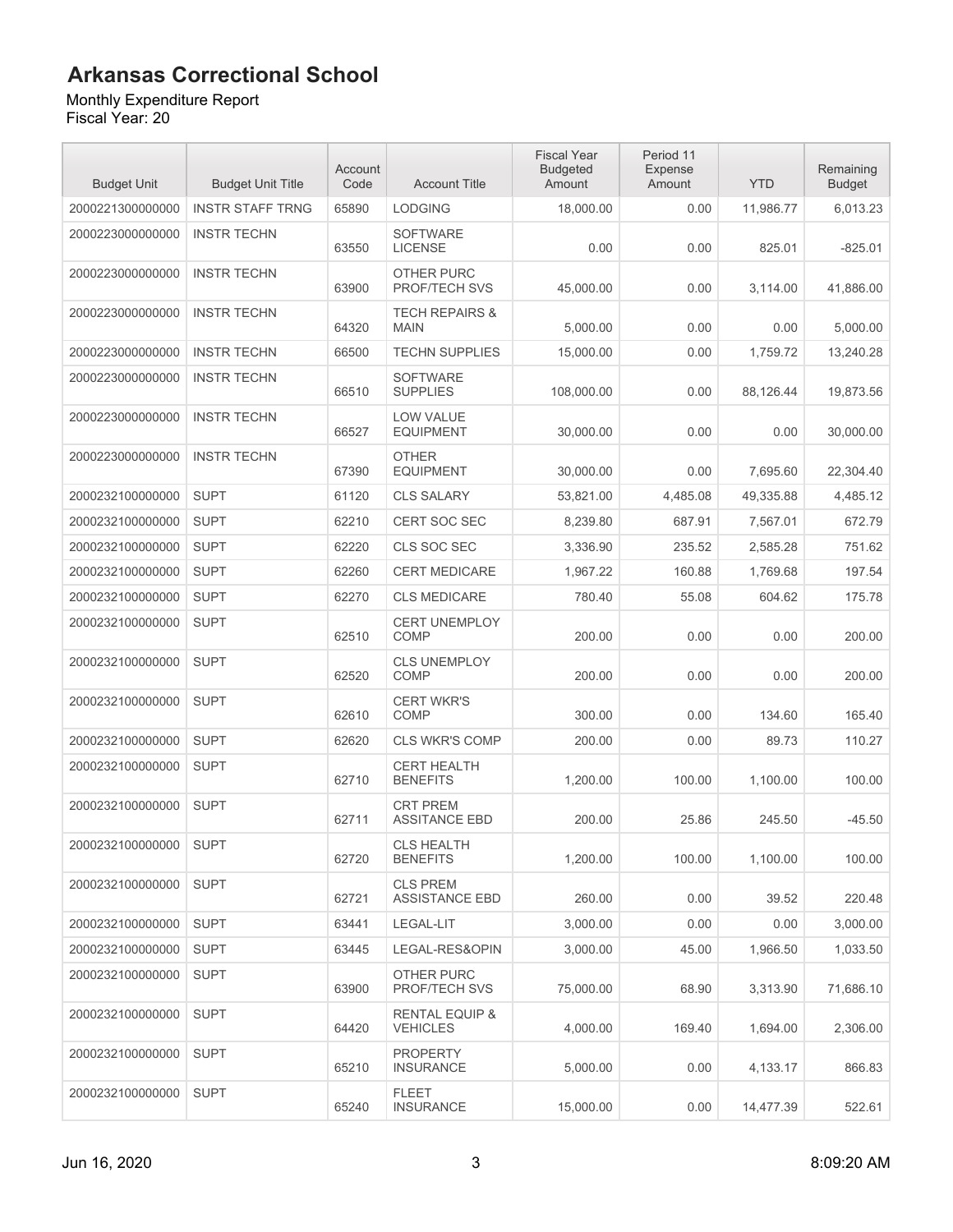Monthly Expenditure Report Fiscal Year: 20

| <b>Budget Unit</b> | <b>Budget Unit Title</b> | Account<br>Code | <b>Account Title</b>                    | <b>Fiscal Year</b><br><b>Budgeted</b><br>Amount | Period 11<br>Expense<br>Amount | <b>YTD</b> | Remaining<br><b>Budget</b> |
|--------------------|--------------------------|-----------------|-----------------------------------------|-------------------------------------------------|--------------------------------|------------|----------------------------|
| 2000232100000000   | <b>SUPT</b>              | 65290           | <b>OTHER</b><br><b>INSURANCE</b>        | 500.00                                          | 0.00                           | 275.00     | 225.00                     |
| 2000232100000000   | <b>SUPT</b>              | 65310           | <b>TELEPHONE</b>                        | 25.000.00                                       | 515.02                         | 5,832.95   | 19,167.05                  |
| 2000232100000000   | <b>SUPT</b>              | 65311           | <b>EMAIL PYMNT</b>                      | 12,000.00                                       | 0.00                           | 10,648.45  | 1,351.55                   |
| 2000232100000000   | <b>SUPT</b>              | 65320           | <b>POSTAGE</b>                          | 1,500.00                                        | 0.00                           | 365.25     | 1,134.75                   |
| 2000232100000000   | <b>SUPT</b>              | 65400           | <b>ADVERTISING</b>                      | 1,500.00                                        | 0.00                           | 673.45     | 826.55                     |
| 2000232100000000   | <b>SUPT</b>              | 65500           | <b>PRINTING &amp;</b><br><b>BINDING</b> | 2,000.00                                        | 0.00                           | 0.00       | 2,000.00                   |
| 2000232100000000   | <b>SUPT</b>              | 65810           | TRVL-CERT-IN<br><b>DISTRICT</b>         | 1,000.00                                        | 0.00                           | 0.00       | 1,000.00                   |
| 2000232100000000   | <b>SUPT</b>              | 65880           | <b>MEALS</b>                            | 500.00                                          | 0.00                           | 74.00      | 426.00                     |
| 2000232100000000   | <b>SUPT</b>              | 65890           | <b>LODGING</b>                          | 600.00                                          | 0.00                           | 130.53     | 469.47                     |
| 2000232100000000   | <b>SUPT</b>              | 66100           | <b>GEN SUPPLIES</b>                     | 5,000.00                                        | 953.32                         | 4,849.67   | 150.33                     |
| 2000232100000000   | <b>SUPT</b>              | 66220           | <b>ELECTRICITY</b>                      | 15,000.00                                       | 0.00                           | 8,582.86   | 6,417.14                   |
| 2000232100000000   | <b>SUPT</b>              | 66430           | <b>PERIODICALS</b>                      | 500.00                                          | 0.00                           | 0.00       | 500.00                     |
| 2000232100000000   | <b>SUPT</b>              | 67390           | <b>OTHER</b><br><b>EQUIPMENT</b>        | 0.00                                            | 0.00                           | 4,309.11   | $-4,309.11$                |
| 2000232100000000   | <b>SUPT</b>              | 68100           | <b>DUES AND FEES</b>                    | 1.000.00                                        | 0.00                           | 859.50     | 140.50                     |
| 2000232100000000   | <b>SUPT</b>              | 68900           | <b>MISC</b><br><b>EXPENDITURES</b>      | 0.00                                            | 0.00                           | 205.00     | $-205.00$                  |
| 2000239100000000   | CHIEF ADM OFFI           | 62210           | <b>CERT SOC SEC</b>                     | 8,239.80                                        | 737.74                         | 7,604.54   | 635.26                     |
| 2000239100000000   | CHIEF ADM OFFI           | 62260           | <b>CERT MEDICARE</b>                    | 2,078.87                                        | 172.54                         | 1,897.94   | 180.93                     |
| 2000239100000000   | CHIEF ADM OFFI           | 62510           | <b>CERT UNEMPLOY</b><br><b>COMP</b>     | 200.00                                          | 0.00                           | 0.00       | 200.00                     |
| 2000239100000000   | CHIEF ADM OFFI           | 62610           | <b>CERT WKR'S</b><br>COMP               | 300.00                                          | 0.00                           | 134.60     | 165.40                     |
| 2000239100000000   | CHIEF ADM OFFI           | 65810           | <b>TRVL-CERT-IN</b><br><b>DISTRICT</b>  | 1.000.00                                        | 0.00                           | 0.00       | 1.000.00                   |
| 2000239100000000   | CHIEF ADM OFFI           | 65880           | <b>MEALS</b>                            | 500.00                                          | 0.00                           | 152.00     | 348.00                     |
| 2000239100000000   | CHIEF ADM OFFI           | 65890           | <b>LODGING</b>                          | 600.00                                          | 0.00                           | 548.87     | 51.13                      |
| 2000239100000000   | CHIEF ADM OFFI           | 66100           | <b>GEN SUPPLIES</b>                     | 3,000.00                                        | 0.00                           | 505.96     | 2,494.04                   |
| 2000239100000000   | CHIEF ADM OFFI           | 68100           | <b>DUES AND FEES</b>                    | 500.00                                          | 0.00                           | 0.00       | 500.00                     |
| 2000241000000000   | <b>PRINCIPAL</b>         | 61120           | <b>CLS SALARY</b>                       | 50,171.00                                       | 4,180.92                       | 45,990.12  | 4,180.88                   |
| 2000241000000000   | <b>PRINCIPAL</b>         | 62210           | CERT SOC SEC                            | 55,673.43                                       | 4,363.59                       | 43,588.89  | 12,084.54                  |
| 2000241000000000   | <b>PRINCIPAL</b>         | 62220           | CLS SOC SEC                             | 3,110.60                                        | 233.00                         | 2,568.16   | 542.44                     |
| 2000241000000000   | <b>PRINCIPAL</b>         | 62260           | <b>CERT MEDICARE</b>                    | 15,000.00                                       | 1,020.52                       | 10,194.21  | 4,805.79                   |
| 2000241000000000   | <b>PRINCIPAL</b>         | 62270           | <b>CLS MEDICARE</b>                     | 1,200.00                                        | 54.49                          | 600.61     | 599.39                     |
| 2000241000000000   | <b>PRINCIPAL</b>         | 62510           | <b>CERT UNEMPLOY</b><br>COMP            | 1,000.00                                        | 0.00                           | 20.00      | 980.00                     |
| 2000241000000000   | <b>PRINCIPAL</b>         | 62520           | <b>CLS UNEMPLOY</b><br>COMP             | 200.00                                          | 0.00                           | 0.00       | 200.00                     |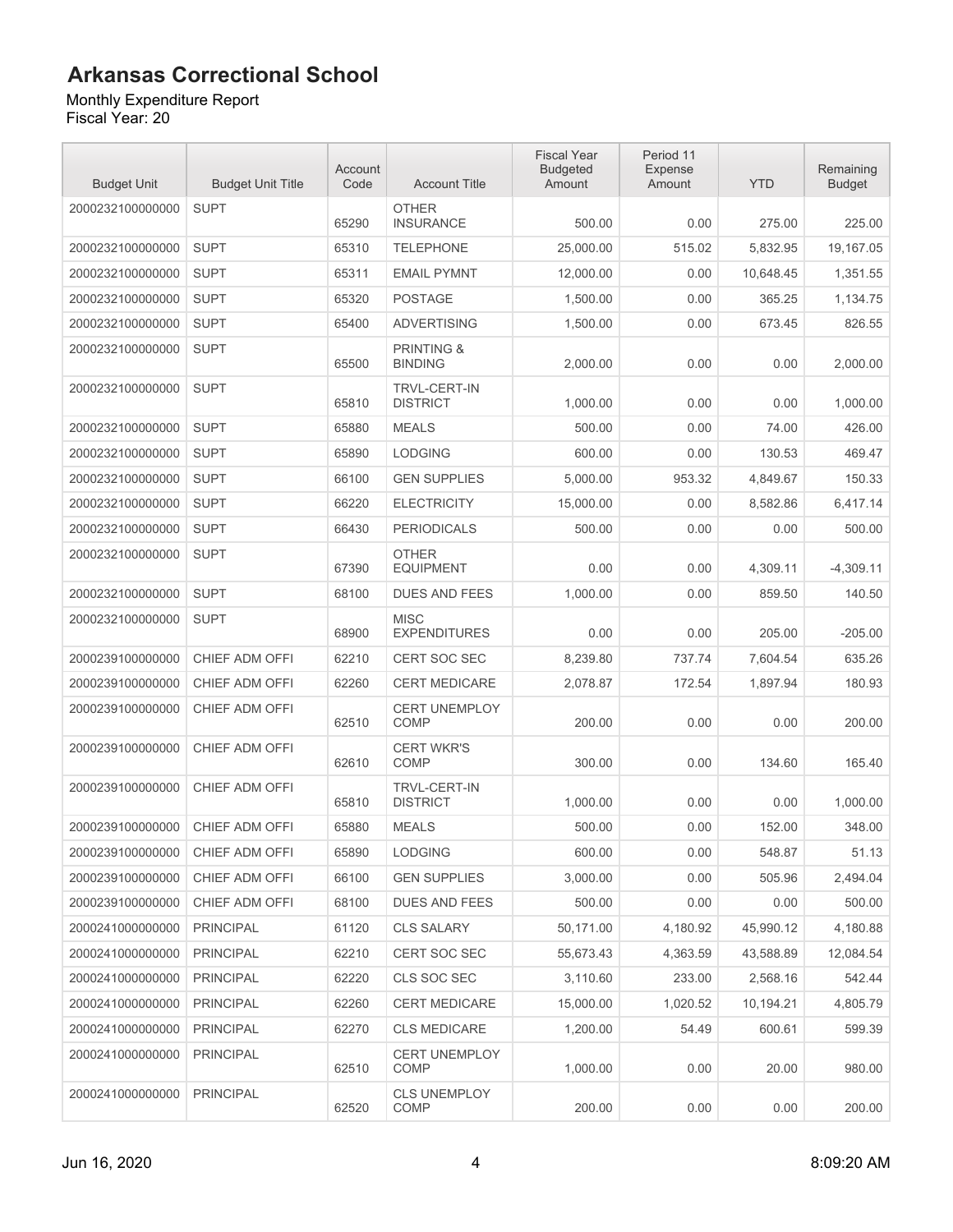#### Monthly Expenditure Report

| <b>Budget Unit</b> | <b>Budget Unit Title</b>                             | Account<br>Code | <b>Account Title</b>                              | <b>Fiscal Year</b><br><b>Budgeted</b><br>Amount | Period 11<br>Expense<br>Amount | <b>YTD</b> | Remaining<br><b>Budget</b> |
|--------------------|------------------------------------------------------|-----------------|---------------------------------------------------|-------------------------------------------------|--------------------------------|------------|----------------------------|
| 2000241000000000   | <b>PRINCIPAL</b>                                     | 62610           | <b>CERT WKR'S</b><br><b>COMP</b>                  | 2,000.00                                        | 0.00                           | 1,031.90   | 968.10                     |
| 2000241000000000   | <b>PRINCIPAL</b>                                     | 62620           | <b>CLS WKR'S COMP</b>                             | 300.00                                          | 0.00                           | 179.46     | 120.54                     |
| 2000241000000000   | <b>PRINCIPAL</b>                                     | 62710           | <b>CERT HEALTH</b><br><b>BENEFITS</b>             | 15,000.00                                       | 1,046.02                       | 10,460.20  | 4,539.80                   |
| 2000241000000000   | <b>PRINCIPAL</b>                                     | 62711           | <b>CRT PREM</b><br><b>ASSITANCE EBD</b>           | 2,600.00                                        | 198.27                         | 1,975.06   | 624.94                     |
| 2000241000000000   | <b>PRINCIPAL</b>                                     | 62720           | <b>CLS HEALTH</b><br><b>BENEFITS</b>              | 1,000.00                                        | 0.00                           | 0.00       | 1,000.00                   |
| 2000241000000000   | <b>PRINCIPAL</b>                                     | 62721           | <b>CLS PREM</b><br><b>ASSISTANCE EBD</b>          | 200.00                                          | 0.00                           | 0.00       | 200.00                     |
| 2000241000000000   | <b>PRINCIPAL</b>                                     | 64420           | <b>RENTAL EQUIP &amp;</b><br><b>VEHICLES</b>      | 20,000.00                                       | 1,620.39                       | 16,085.89  | 3,914.11                   |
| 2000241000000000   | <b>PRINCIPAL</b>                                     | 65810           | <b>TRVL-CERT-IN</b><br><b>DISTRICT</b>            | 1,000.00                                        | 0.00                           | 0.00       | 1,000.00                   |
| 2000241000000000   | <b>PRINCIPAL</b>                                     | 65880           | <b>MEALS</b>                                      | 500.00                                          | 0.00                           | 0.00       | 500.00                     |
| 2000241000000000   | <b>PRINCIPAL</b>                                     | 65890           | <b>LODGING</b>                                    | 500.00                                          | 0.00                           | 0.00       | 500.00                     |
| 2000241000000000   | <b>PRINCIPAL</b>                                     | 66100           | <b>GEN SUPPLIES</b>                               | 11,000.00                                       | 0.00                           | 0.00       | 11.000.00                  |
| 2000241000000000   | <b>PRINCIPAL</b>                                     | 66110           | <b>COPIER</b><br><b>OVERAGES</b>                  | 500.00                                          | 556.72                         | 638.34     | $-138.34$                  |
| 2000250100000000   | <b>BUSINESS SER</b>                                  | 61120           | <b>CLS SALARY</b>                                 | 190,565.53                                      | 14,473.62                      | 176,091.83 | 14,473.70                  |
| 2000250100000000   | <b>BUSINESS SER</b>                                  | 61849           | CLS UNUSED VAC<br><b>SEPARATING</b>               | 17,000.00                                       | 0.00                           | 16,117.37  | 882.63                     |
| 2000250100000000   | <b>BUSINESS SER</b>                                  | 62220           | CLS SOC SEC                                       | 11,815.06                                       | 850.28                         | 11,378.56  | 436.50                     |
| 2000250100000000   | <b>BUSINESS SER</b>                                  | 62270           | <b>CLS MEDICARE</b>                               | 2,763.20                                        | 198.86                         | 2,661.15   | 102.05                     |
| 2000250100000000   | <b>BUSINESS SER</b>                                  | 62520           | <b>CLS UNEMPLOY</b><br>COMP                       | 400.00                                          | 0.00                           | 0.00       | 400.00                     |
| 2000250100000000   | <b>BUSINESS SER</b>                                  | 62620           | <b>CLS WKR'S COMP</b>                             | 500.00                                          | 0.00                           | 224.33     | 275.67                     |
| 2000250100000000   | <b>BUSINESS SER</b>                                  | 62711           | <b>CRT PREM</b><br><b>ASSITANCE EBD</b>           | 233.76                                          | 0.00                           | 58.44      | 175.32                     |
| 2000250100000000   | <b>BUSINESS SER</b>                                  | 62720           | <b>CLS HEALTH</b><br><b>BENEFITS</b>              | 3,000.00                                        | 200.00                         | 2,300.00   | 700.00                     |
| 2000250100000000   | <b>BUSINESS SER</b>                                  | 62721           | <b>CLS PREM</b><br><b>ASSISTANCE EBD</b>          | 500.00                                          | 25.86                          | 238.78     | 261.22                     |
| 2000250100000000   | <b>BUSINESS SER</b>                                  | 65820           | <b>TRVL-CLS IN</b><br><b>DISTRICT</b>             | 500.00                                          | 0.00                           | 0.00       | 500.00                     |
| 2000250100000000   | <b>BUSINESS SER</b>                                  | 65880           | <b>MEALS</b>                                      | 500.00                                          | 0.00                           | 0.00       | 500.00                     |
| 2000250100000000   | <b>BUSINESS SER</b>                                  | 65890           | <b>LODGING</b>                                    | 500.00                                          | 0.00                           | 0.00       | 500.00                     |
| 2000250100000000   | <b>BUSINESS SER</b>                                  | 66100           | <b>GEN SUPPLIES</b>                               | 2,000.00                                        | 0.00                           | 267.58     | 1,732.42                   |
| 2000250100000000   | <b>BUSINESS SER</b>                                  | 66430           | <b>PERIODICALS</b>                                | 500.00                                          | 0.00                           | 0.00       | 500.00                     |
| 2000256000000000   | <b>PUBLIC</b><br><b>INFORMATION</b><br><b>SERVIC</b> | 63530           | <b>SOFTWARE</b><br><b>MAINTENANCE &amp;</b><br>SU | 5,000.00                                        | 0.00                           | 0.00       | 5,000.00                   |
| 2000257600000000   | CRIMINAL                                             | 68102           | CRIMINAL                                          | 0.00                                            | 38.25                          | 367.75     | $-367.75$                  |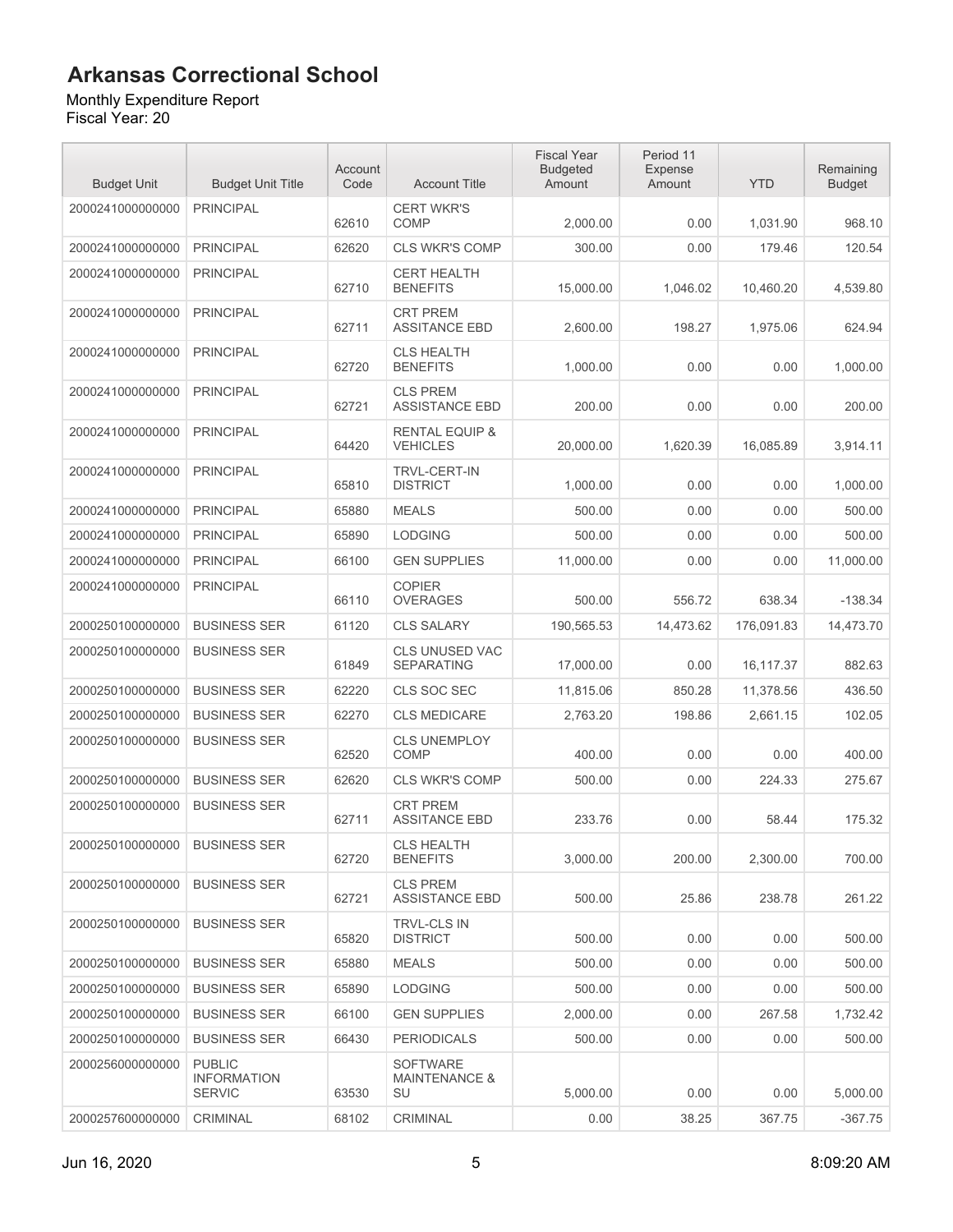#### Monthly Expenditure Report

| <b>Budget Unit</b> | <b>Budget Unit Title</b>                | Account<br>Code | <b>Account Title</b>                     | <b>Fiscal Year</b><br><b>Budgeted</b><br>Amount | Period 11<br>Expense<br>Amount | <b>YTD</b> | Remaining<br><b>Budget</b> |
|--------------------|-----------------------------------------|-----------------|------------------------------------------|-------------------------------------------------|--------------------------------|------------|----------------------------|
|                    | <b>BACKGROUND</b><br><b>CHCKS</b>       |                 | <b>BACKGROUND CK</b>                     |                                                 |                                |            |                            |
| 2000258000000000   | ADM TECN SER                            | 61120           | <b>CLS SALARY</b>                        | 54,046.00                                       | 4,503.83                       | 49,542.13  | 4,503.87                   |
| 2000258000000000   | ADM TECN SER                            | 62220           | <b>CLS SOC SEC</b>                       | 3,350.85                                        | 265.98                         | 2,925.78   | 425.07                     |
| 2000258000000000   | ADM TECN SER                            | 62270           | <b>CLS MEDICARE</b>                      | 783.67                                          | 62.21                          | 684.31     | 99.36                      |
| 2000258000000000   | ADM TECN SER                            | 62520           | <b>CLS UNEMPLOY</b><br><b>COMP</b>       | 200.00                                          | 0.00                           | 0.00       | 200.00                     |
| 2000258000000000   | ADM TECN SER                            | 62620           | <b>CLS WKR'S COMP</b>                    | 200.00                                          | 0.00                           | 89.73      | 110.27                     |
| 2000258000000000   | ADM TECN SER                            | 62720           | <b>CLS HEALTH</b><br><b>BENEFITS</b>     | 600.00                                          | 46.02                          | 506.22     | 93.78                      |
| 2000258000000000   | ADM TECN SER                            | 62721           | <b>CLS PREM</b><br><b>ASSISTANCE EBD</b> | 100.00                                          | 0.00                           | 0.00       | 100.00                     |
| 2000258000000000   | ADM TECN SER                            | 63560           | <b>INFORMATION</b><br><b>TECHNOLOGY</b>  | 0.00                                            | 0.00                           | 1,300.00   | $-1,300.00$                |
| 2000258000000000   | ADM TECN SER                            | 63900           | <b>OTHER PURC</b><br>PROF/TECH SVS       | 10,000.00                                       | 0.00                           | 5,371.65   | 4,628.35                   |
| 2000258000000000   | ADM TECN SER                            | 65810           | <b>TRVL-CERT-IN</b><br><b>DISTRICT</b>   | 1,000.00                                        | 0.00                           | 0.00       | 1,000.00                   |
| 2000258000000000   | ADM TECN SER                            | 65880           | <b>MEALS</b>                             | 300.00                                          | 0.00                           | 0.00       | 300.00                     |
| 2000258000000000   | ADM TECN SER                            | 65890           | <b>LODGING</b>                           | 500.00                                          | 0.00                           | 0.00       | 500.00                     |
| 2000258000000000   | ADM TECN SER                            | 66500           | <b>TECHN SUPPLIES</b>                    | 8,000.00                                        | 0.00                           | 0.00       | 8,000.00                   |
| 2000258000000000   | ADM TECN SER                            | 66510           | <b>SOFTWARE</b><br><b>SUPPLIES</b>       | 2,500.00                                        | 0.00                           | 0.00       | 2,500.00                   |
| 2000258000000000   | ADM TECN SER                            | 66527           | <b>LOW VALUE</b><br><b>EQUIPMENT</b>     | 4,000.00                                        | 0.00                           | 0.00       | 4,000.00                   |
| 2000258000000000   | <b>ADM TECN SER</b>                     | 67390           | <b>OTHER</b><br><b>EQUIPMENT</b>         | 8,000.00                                        | 0.00                           | 0.00       | 8,000.00                   |
| 2000261000000000   | OPER BUILD                              | 64310           | NON-TECH<br><b>REPAIR &amp; MAINT</b>    | 20,000.00                                       | 0.00                           | 438.90     | 19,561.10                  |
| 2000265000000000   | <b>VEHICLE</b>                          | 64310           | NON-TECH<br><b>REPAIR &amp; MAINT</b>    | 15,000.00                                       | 0.00                           | 3,973.69   | 11.026.31                  |
| 2000265000000000   | <b>VEHICLE</b>                          | 66100           | <b>GEN SUPPLIES</b>                      | 0.00                                            | 0.00                           | 131.74     | $-131.74$                  |
| 2000265000000000   | <b>VEHICLE</b>                          | 66260           | <b>GASOLINE/DIESEL</b>                   | 18,000.00                                       | 977.95                         | 6,165.77   | 11,834.23                  |
| 3000430001400000   | SITE IMPR ORU<br><b>PROJECT</b>         | 63470           | <b>ARCHITECTURAL</b>                     | 10,000.00                                       | 0.00                           | 8,053.54   | 1,946.46                   |
| 3000451001400000   | <b>BUILDING</b><br><b>INSTRUCTIONAL</b> | 64500           | <b>CONSTRUCTION</b><br><b>SERVICES</b>   | 76,825.00                                       | 0.00                           | 75,941.17  | 883.83                     |
| 3000452000000000   | <b>BUILDING</b><br>NONINSTRUCTIONAL     | 64500           | <b>CONSTRUCTION</b><br><b>SERVICES</b>   | 150,000.00                                      | 0.00                           | 0.00       | 150,000.00                 |
| 6510221000000000   | <b>CURR SUPERVISION</b>                 | 61110           | <b>CERT SALARY</b>                       | 64,071.74                                       | 9,780.84                       | 43,948.03  | 20,123.71                  |
| 6510221000000000   | <b>CURR SUPERVISION</b>                 | 62210           | <b>CERT SOC SEC</b>                      | 3,945.76                                        | 587.12                         | 2,606.31   | 1,339.45                   |
| 6510221000000000   | <b>CURR SUPERVISION</b>                 | 62260           | <b>CERT MEDICARE</b>                     | 922.80                                          | 137.31                         | 609.56     | 313.24                     |
| 6510221000000000   | <b>CURR SUPERVISION</b>                 | 62310           | CERT TCH RET-<br>CONT                    | 9,068.88                                        | 1,393.77                       | 6,262.60   | 2,806.28                   |